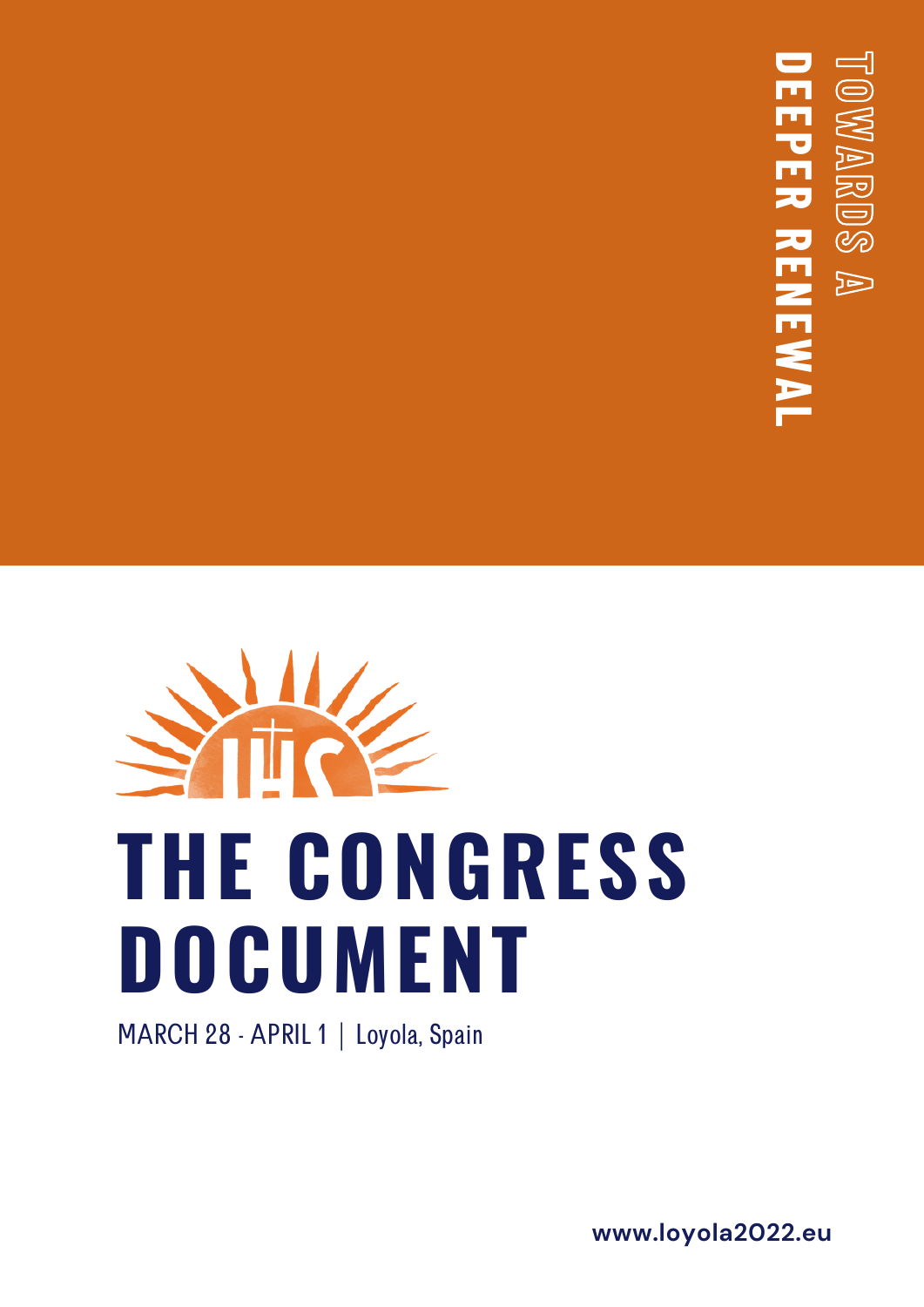

## **CALLED TO CONVERSION**

## MESSAGE OF THE LOYOLA 2022 JUSTICE AND ECOLOGY CONGRESS

The first ever Justice and Ecology Congress brought together at the birthplace of St Ignatius the social apostolates of the Jesuit provinces of Europe and the Near East to read the signs of our times through the lens of the Holy Trinity contemplating the world. Many people were no longer with us or could not come because of the lingering pandemic, which first cast its shadow across Europe exactly two years ago. Yet there was great joy in being together in our immense diversity not only of nationalities and backgrounds – 153 delegates in person and others online, from 26 countries and hundreds of organisations – but also of states of life: as Jesuits and lay people, men and women, young and old.

The Congress reflected what the Superior General of the Society of Jesus, Fr Arturo Sosa SJ, told us in the opening address: that the mission entrusted to the Jesuits is not owned by the Jesuits but is increasingly shared with collaborators and partners in mission in a spirit of ever deeper collaboration and mutual listening as equals, as befits a synodal Church. In thisrespect, one of the aims of the Congress was to enable a greater integration of the apostolic body and alignment of all our networks (the Jesuit Refugee Service, the Xavier Network, the Social Centres, the EcoJesuit-Europe Network and the network of social delegates) with the Universal Apostolic Preferences (the UAPs) understood as an inseparable whole.

It was a cannonball in Ignatius's leg that led him back to Loyola to recover, and which triggered his conversion. From such isolated events can flow great historic change. We are conscious that our world, too, is living a cannonball moment. Faced with an ever more alarming climate emergency, mass extinction of species, and a global pandemic that has shattered the world's economies, we arrived in Loyola a month after Russia's invasion of Ukraine, in the midst of forced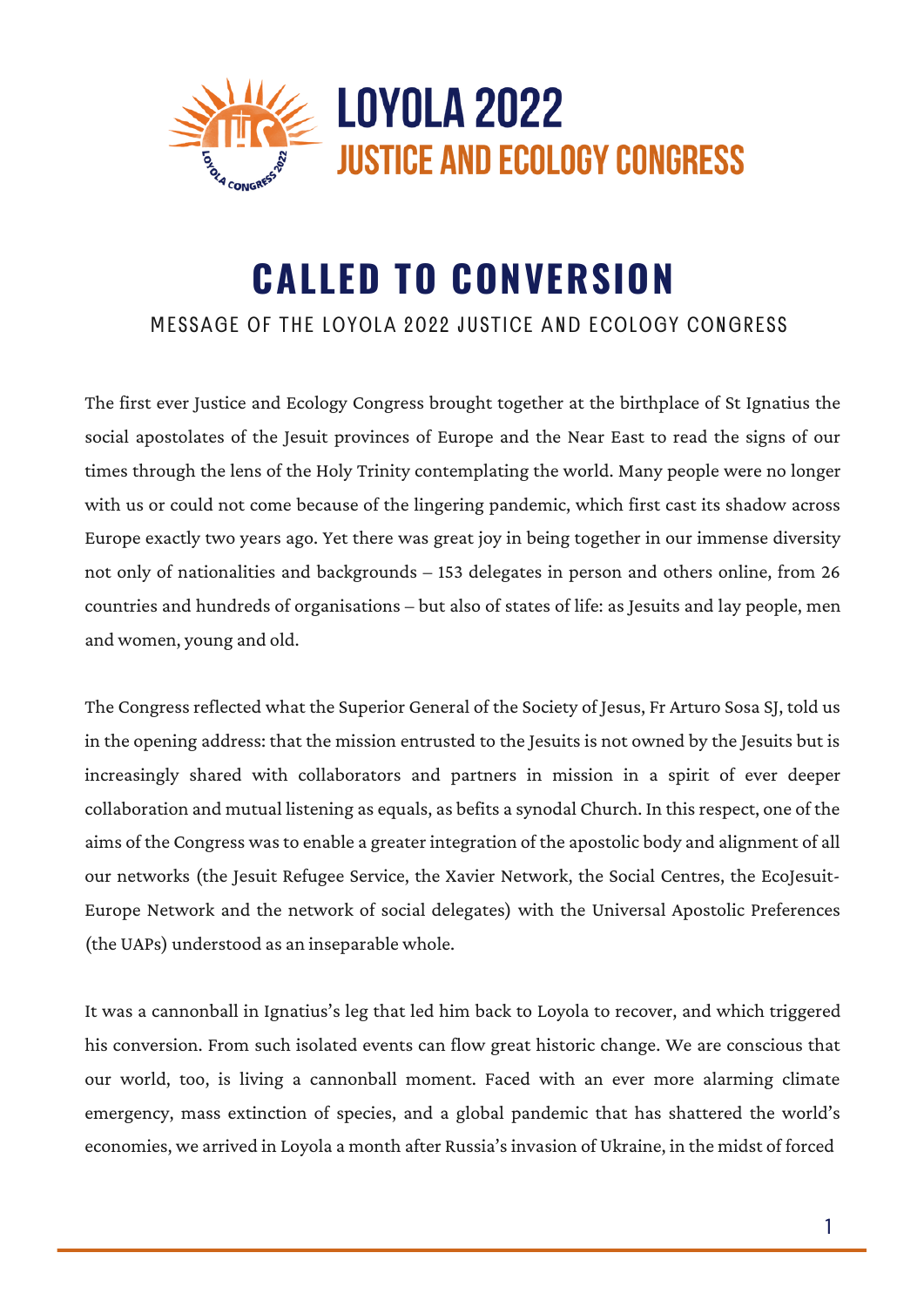

migration on a scale not seen in Europe since the Second World War, and as soaring fuel prices and food shortages push many poor over the brink. What is God, working among us, doing with this moment? What graces of conversion in the midst of this tribulation is God inviting us to receive?

The theme of transformation emerged on the first day: we saw the need for a new way of living and being, one that renounces the fallen human need for control and power, and seeks instead to live in harmony with God, Creation and our fellow creatures, human and nonhuman. Aware in particular of the call Pope Francis makes to us in Laudato Si' and Fratelli Tutti, we expressed a strong desire for change, both in our world and in ourselves – a change that is conscious of our deep roots in our Ignatian tradition which finds hope in the urgency and pain of this moment.

In the presentations and discussions on the climate emergency, we were challenged by the anger, anxiety and fear of the young people who spoke to us, and their conviction that, despite many words and pledges, our society is sleepwalking into a disaster that is already upon us. The expert presentations backed this up: the main driver of ecological destruction is not the rise in population but widening inequity, especially the increase in wealth among the richest. Where will the poor go when large parts of the earth become too hot and humid to sustain human life, and what does that prospect demand of us now? We saw that there can be no way of meeting the Sustainable Development Goals (SDGs) without a radical reset in the way we live, nor any transition without ambitious change that causes pain. And no such conversion will be possible without a profound cultural and political conviction that such a reset can no longer be postponed. For Europe, where an ageing, unequal and complacent society is attached to its culture of wellbeing, this is no small challenge.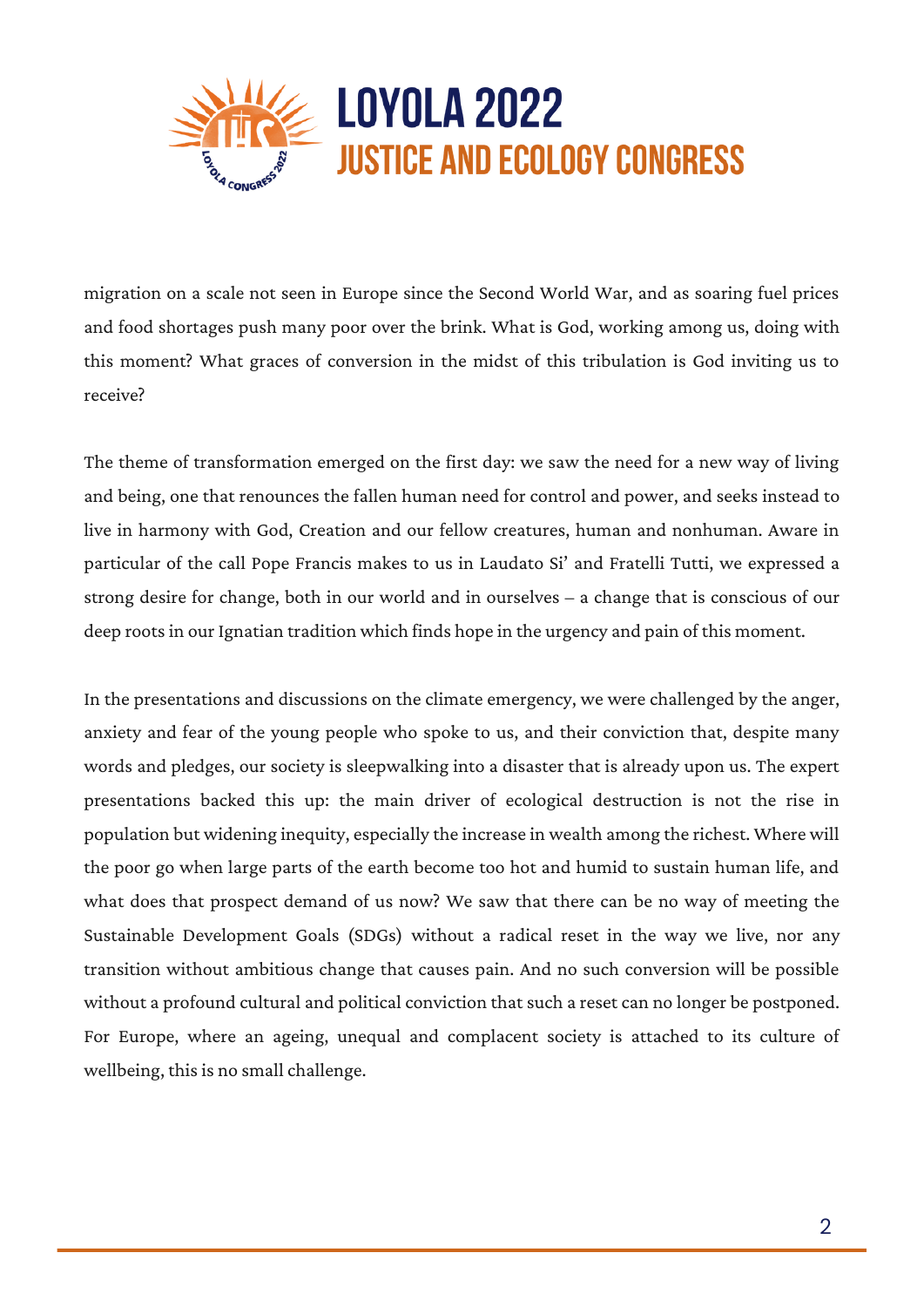

Even before the return of war to Europe, we were living in a time of mass displacement, brought on by wars, poverty, climate change and ecological emergency. If all the displaced people were a country, it would be the world's fifth largest. Yet rather than face this challenge collaboratively and with determination, as our governments have sought to do in the face of the climate crisis, they continue to run scared of populist movements stoking popular hostility. In all of our nations, governments continue to pursue policies that dehumanise those who come to our shores seeking protection, thus mocking their commitments under international law. We cannot remain silent faced with the continued horror in the Mediterranean, the world's most dangerous migration route, where more than 22,000 have died since 2015. Nor can we be silent in the face of another, yet more hidden horror: the slow death of hope in our brothers and sisters confined for month after month in our cruel detention centres. There, faced with the spiritual violence of a system that seeks to isolate and break them, rendering them invisible, denying their right to live, we meet the sorrowful face of Christ.

Yet we meet there, too, shards of light and sources of consolation. The first source of hope is the resilience of migrants and refugees themselves. Despite losing everything, in their brokenness – in which we find our own reflected – we glimpse what God means us to be. The second is the conversion and transformation that takes place in those who walk with destitute migrants and refugees, opening their homes and hearts to them. As the JRS discovers every day, the welcoming, promoting, protecting and integrating of migrants and refugees takes us to the very heart of the Gospel, opening us to the divine presence among us. This experience leads us now to ask for greater boldness in advocating for refugees. We urge the Church to invite all who can to make room in their homes for the stranger, as so many are doing across Europe for Ukrainians fleeing war. Both Jesuits and lay people present felt challenged by the witness given, in this respect, by many of the Jesuit communities of Europe.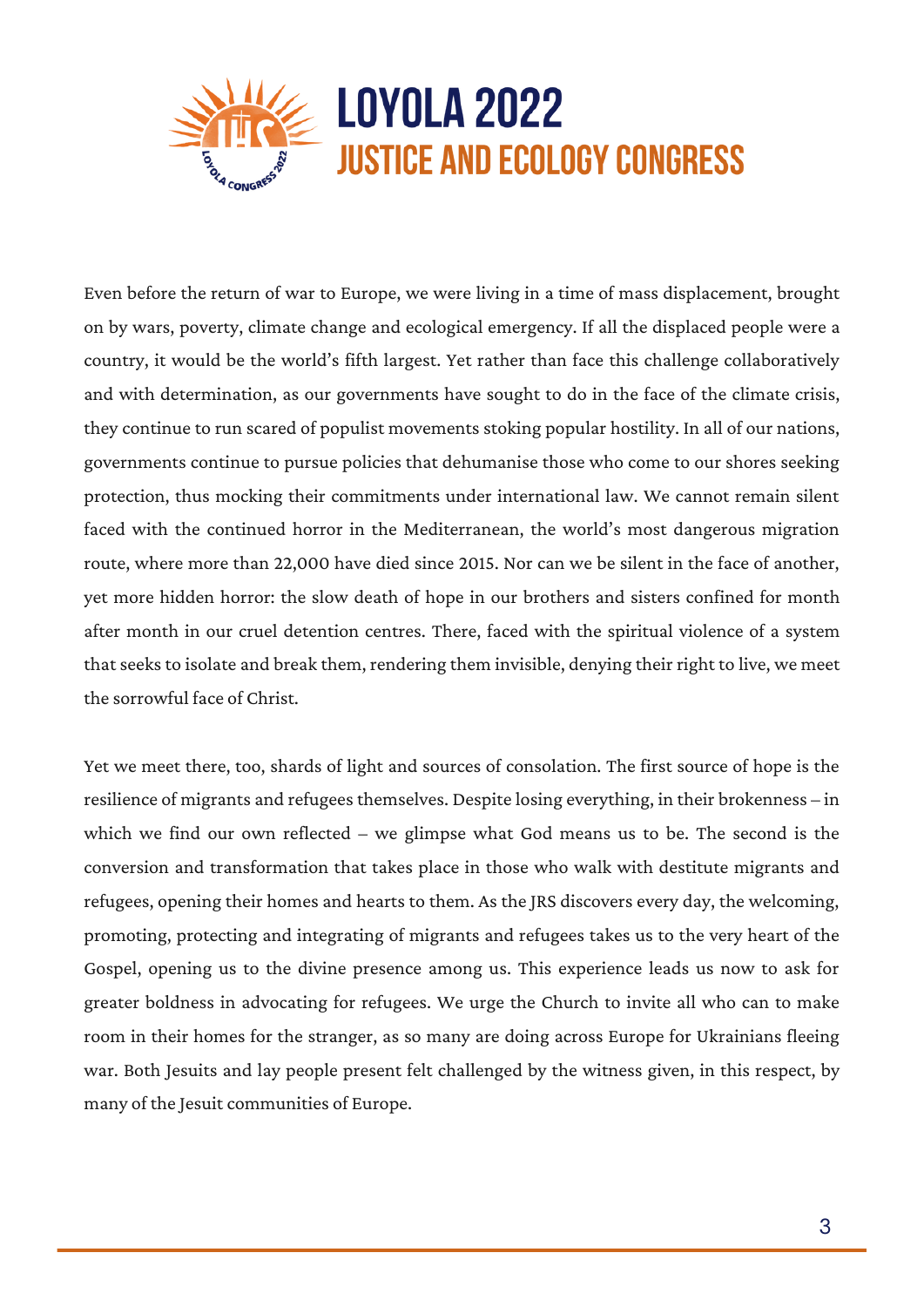

Recalling Pope Francis's call in 2015 for every parish and religious community to open their doors to refugees and migrants, we invite our networks to redouble their efforts for the destitute strangers in our midst, and to make use of this experience to help others overcome fears and hesitations. As St Ignatius wrote in his letter to the College of Padova in 1547: "The friendship of the poor makes us friends of the eternal King." We see this call to radical witness, which collides with the political drive to hide and scapegoat migrants, as essential to the proclamation of the Gospel in our time, for it shows to a society marked by fluidity and loneliness the joyful possibility of human community born of a greater "we".

The third hope is the powerful witness of the actions and teachings of Pope Francis and the Migrants and Refugees Section of the Vatican's Dicastery for the Promotion of Integral Human Development. In putting this issue at the heart of the Church's witness and proclamation of the Gospel, Pope Francis has challenged the faith-life rupture of too many Catholics who try to make this into a secondary issue. As he says in Gaudete et Exsultate, such a separation is not acceptable for a Christian, "for whom the only proper attitude is to stand in the shoes of those brothers and sisters of ours who risk their lives to offer a future to their children."

We heard here in Loyola a concrete invitation, both to our networks and to our church communities: to help our societies urgently to reimagine our idea of the good life through teaching and concrete examples, based on our experience and witness of sustainable living and proximity to the poor. Such a reimagining calls us also to promote and live a relational anthropology in which women and men are understood as being part of nature, in constant interaction with it. This new vision calls us also to reimagine power as service, for the sake of others, to be shared in collaboration, cooperation, and co-responsibility. In this call we saw the inseparable connection between an ecological and a synodal conversion.